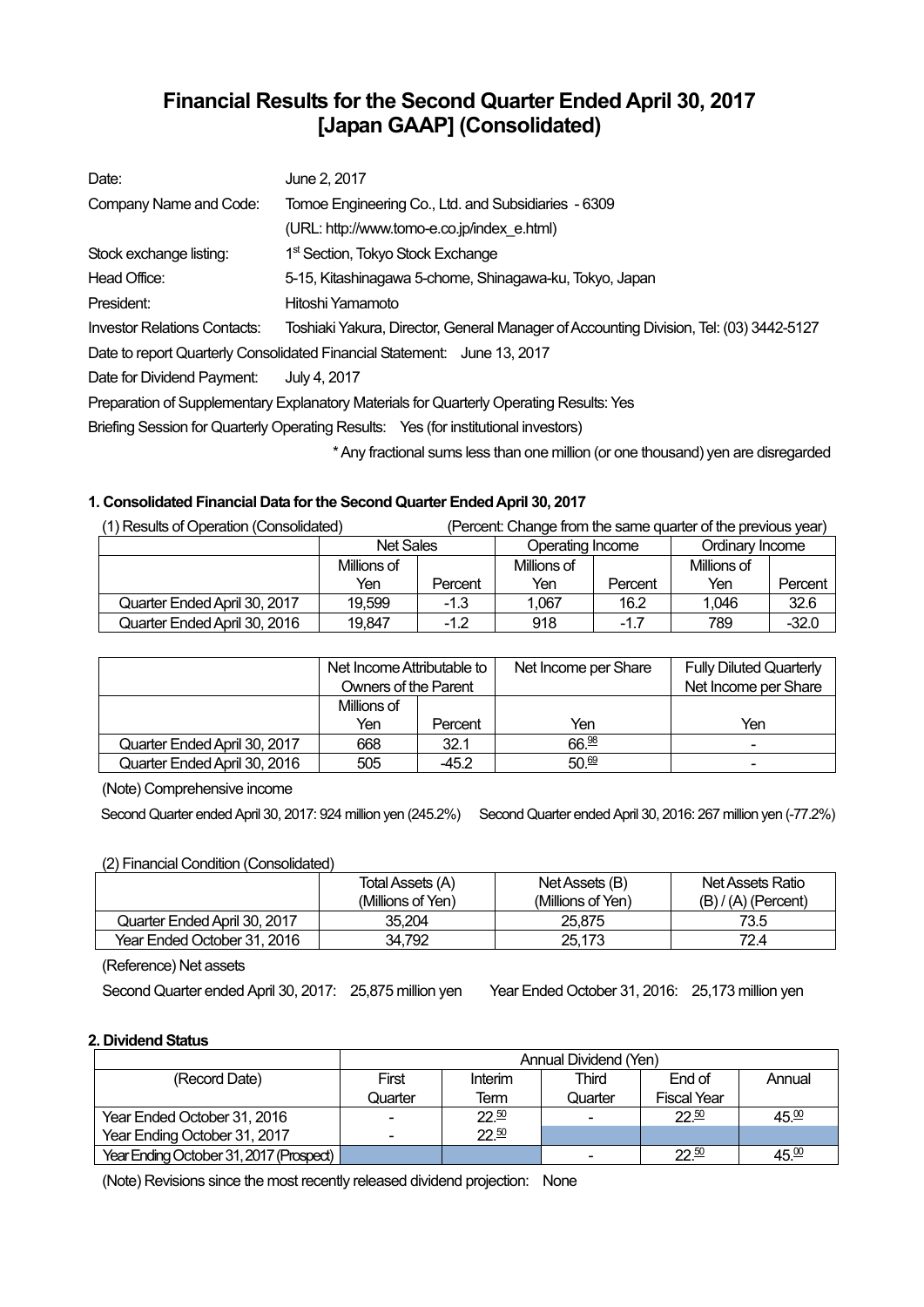#### **3. Forecast for Earnings for the Year Ending October 31, 2017 (Consolidated)**

(Percent change from the previous Full Business Year)

|                           | Net Sales         |            |                   | Operating Income |                   | Ordinary Income |  |
|---------------------------|-------------------|------------|-------------------|------------------|-------------------|-----------------|--|
|                           | (Millions of Yen) | (Percent)  | (Millions of Yen) | (Percent)        | (Millions of Yen) | 'Percent,       |  |
| <b>Full Business Year</b> | 40.400            | ດ 4<br>J.I | 790               | $-9.1$           | 780               | -0.0            |  |

|                           | Net Income Attributable to      |      | Net Income per Share |
|---------------------------|---------------------------------|------|----------------------|
|                           | Owners of the Parent            |      |                      |
|                           | (Millions of Yen) $ $ (Percent) |      | Yen                  |
| <b>Full Business Year</b> | 1.180                           | 21.8 | $118^{25}$           |

(Note) Revisions since the most recently released dividend projection: None

#### **Notes**

(1) Significant changes in subsidiaries during this period (changes in specific subsidiaries involving changes in the scope of consolidation): None

Number of new subsidiaries: \_\_(Company names):

Number of eliminated subsidiaries: (Company names):

- (2) Adoption of simplified accounting method and the specific accounting method: None
- (3) Changes of the principles, procedures, and representation of the accounting policies

1) Change due to revision of accounting standard: Existing

2) Other changes than the above 1): None

3) Change in accounting estimates: None

4) Retrospective restatements: None

For more information, please refer to the supporting document on page 10, (4) [Notes on Quarterly

Consolidated Financial Statements (Changes in accounting principles)] of 2 [Quarterly Consolidated Financial Statements and Notes].

- (4) Number of outstanding shares (Common stock)
	- 1) Number of outstanding shares as of quarter-end and year-end (including treasury stocks)
		- At April 30, 2017: 10,533,200 shares At October 31, 2016: 10,533,200 shares
	- 2) Number of treasury stocks as of quarter-end and year-end

At April 30, 2017: 554,817 shares At October 31, 2016: 554,667 shares

3) Number of average shares (accumulated quarterly total)

At April 30, 2017: 9,978,455 shares At April 30, 2016: 9,978,533 shares

\*The quarterly earnings report is exempt from the quarterly review procedure.

\*Explanations for appropriate use of the earnings forecast and other special instructions

The forward-looking statements such as a forecast of our financial results described herein are based on the information currently available to us and certain assumptions that we believe are reasonable. Actual results could differ materially due to various factors. Please refer to the Financial Results for the Quarter (Attachments) on page 3, (3) [Analysis of Future Forecast on Consolidated Earnings Forecast] of 1. [Qualitative Information on Quarterly Consolidated Operating Results] for the operating results forecast.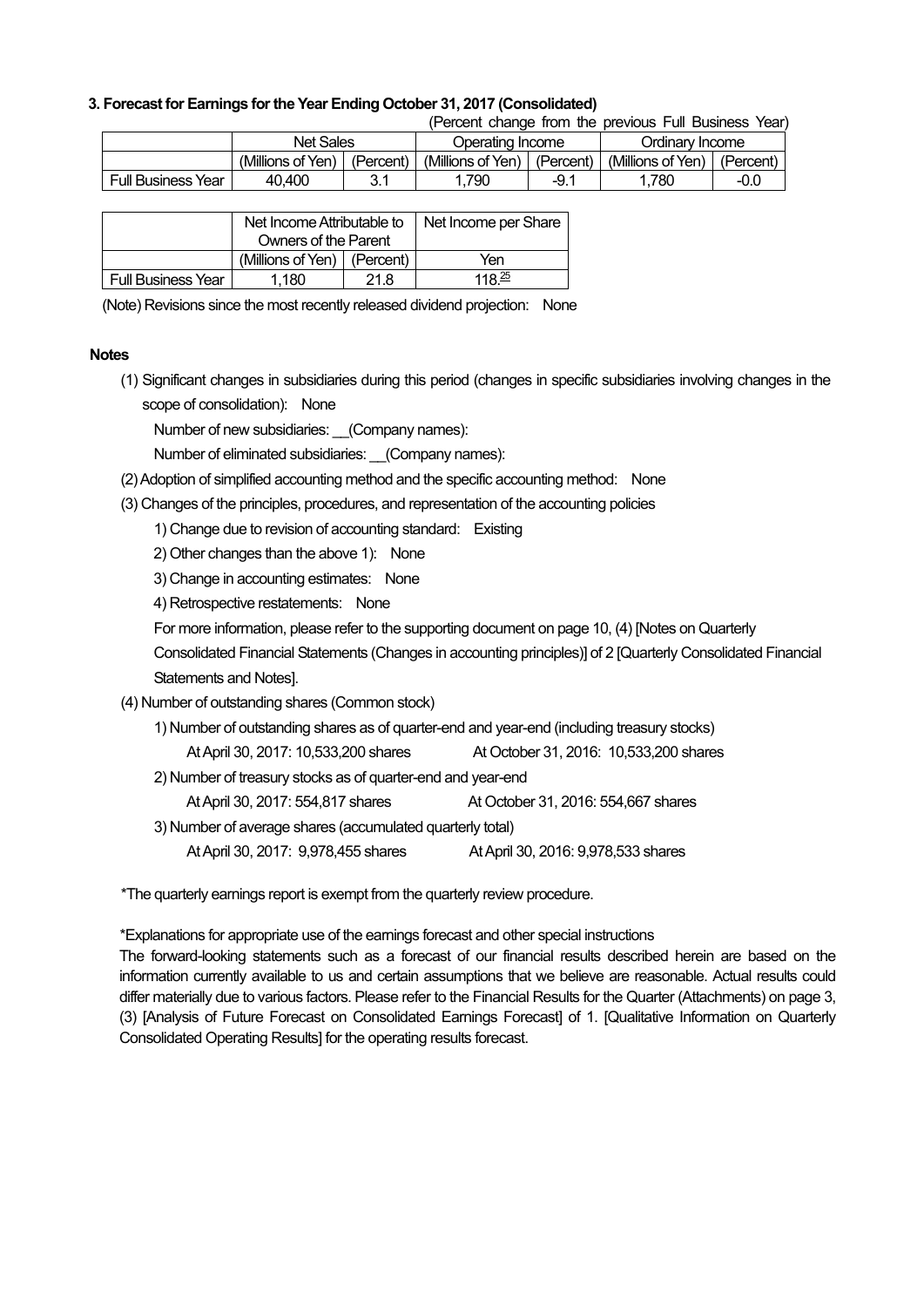## **Table of Contents (Supporting Data)**

| (1) |                                                                                                  |  |
|-----|--------------------------------------------------------------------------------------------------|--|
| (2) |                                                                                                  |  |
| (3) |                                                                                                  |  |
|     |                                                                                                  |  |
| (1) |                                                                                                  |  |
| (2) | Quarterly Consolidated Statements of Income & Quarterly Consolidated Statements of Comprehensive |  |
|     |                                                                                                  |  |
|     |                                                                                                  |  |
| (3) |                                                                                                  |  |
| (4) |                                                                                                  |  |
|     |                                                                                                  |  |
|     |                                                                                                  |  |
|     |                                                                                                  |  |
|     |                                                                                                  |  |
|     |                                                                                                  |  |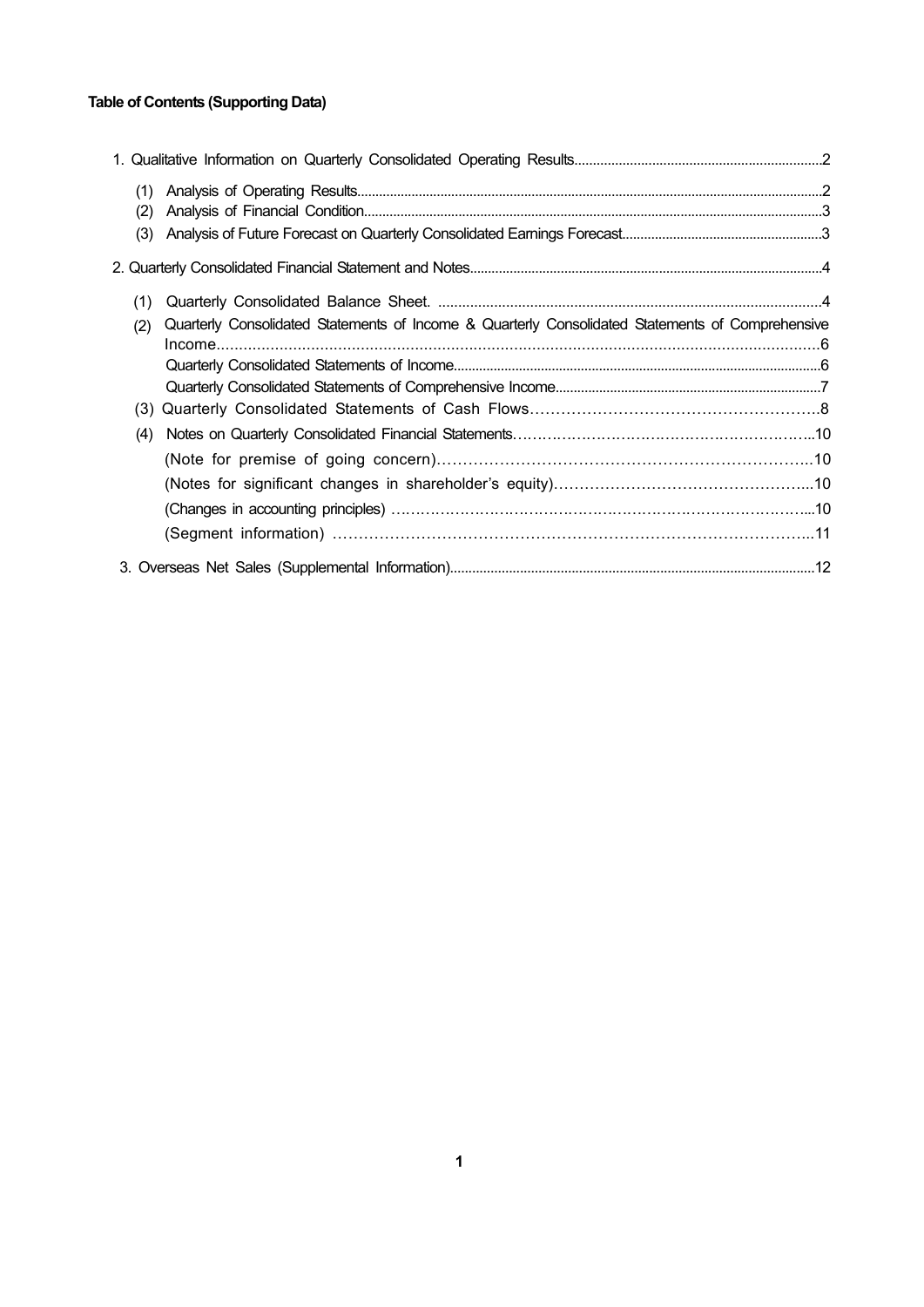### **1. Qualitative Information on Quarterly Consolidated Operating Results**

### **(1) Analysis of Operating Results**

During the consolidated second quarter under review, Japan's economy continued on a gradual recovery trend, owing to a pickup in personal consumption, ongoing growth in exports, steady capital investment, and a shift to positive inventory investment. Overseas economies also remained firm as a whole, in the context of an ongoing gradual expansion of the US economy, the sustained recovery of European markets, and the underlying strength of the Chinese economy.

Given these circumstances, net sales for the Tomoe Engineering Group for the consolidated second quarter slipped 1.3% from the same period last year to 19,599 million yen mainly because of decreasing sales in both the Machinery & Equipment Business and Chemical Products Business. On the other hand, from an earnings aspect, operating income was 1,067 million yen, 16.2% up from the same period last year because of higher profit in both the Machinery & Equipment Business and Chemical Products Business, while ordinary income came to 1,046 million yen, 32.6% up from the same period last year because foreign exchange losses were lower. Profit attributable to owners of the parent was 668 million yen, 32.1% up from the same period last year.

#### Operating results by segment were as follows.

#### (Machinery & Equipment Business)

In the Machinery & Equipment Business, net sales of machinery, components and repair services for overseas markets increased, but net sales of machinery, equipment and works, and components and repair services for domestic public sector demand, and net sales of machinery, equipment and works for domestic private sector demand decreased. As a result, net sales for consolidated cumulative second quarter were 4,810 million yen, 3.8% down from the same period last year.

From an earnings aspect, operating income was 258 million yen, 120.2% up from the same period of the prior year, mainly because of increased profit from components and repair services for overseas markets, and improved profitability in sales for domestic public sector demand.

#### (Chemical Products Business)

In the Chemical Products Business, net sales of materials for housing and construction applications in the industrial materials sector and net sales of transport trays for semiconductor manufacturing applications in the electronics materials sector were robust, and the Shenzhen plastic compounding business exhibited a recovery trend, but net sales of resin raw materials in the domestic plastics sector, UV curing resin and flame retardant in the fine chemicals sector, and ceramics products for semiconductor fabrication equipment in the advanced materials sector, all declined. As a result, net sales for consolidated cumulative second quarter were 14,788 million yen, 0.4% down from the same period last year.

With respect to earnings, operating income was driven by the growth in net sales for products in the industrial materials sector, which have comparatively high margins, and amounted to 808 million yen, 0.9% up from the same period one year earlier.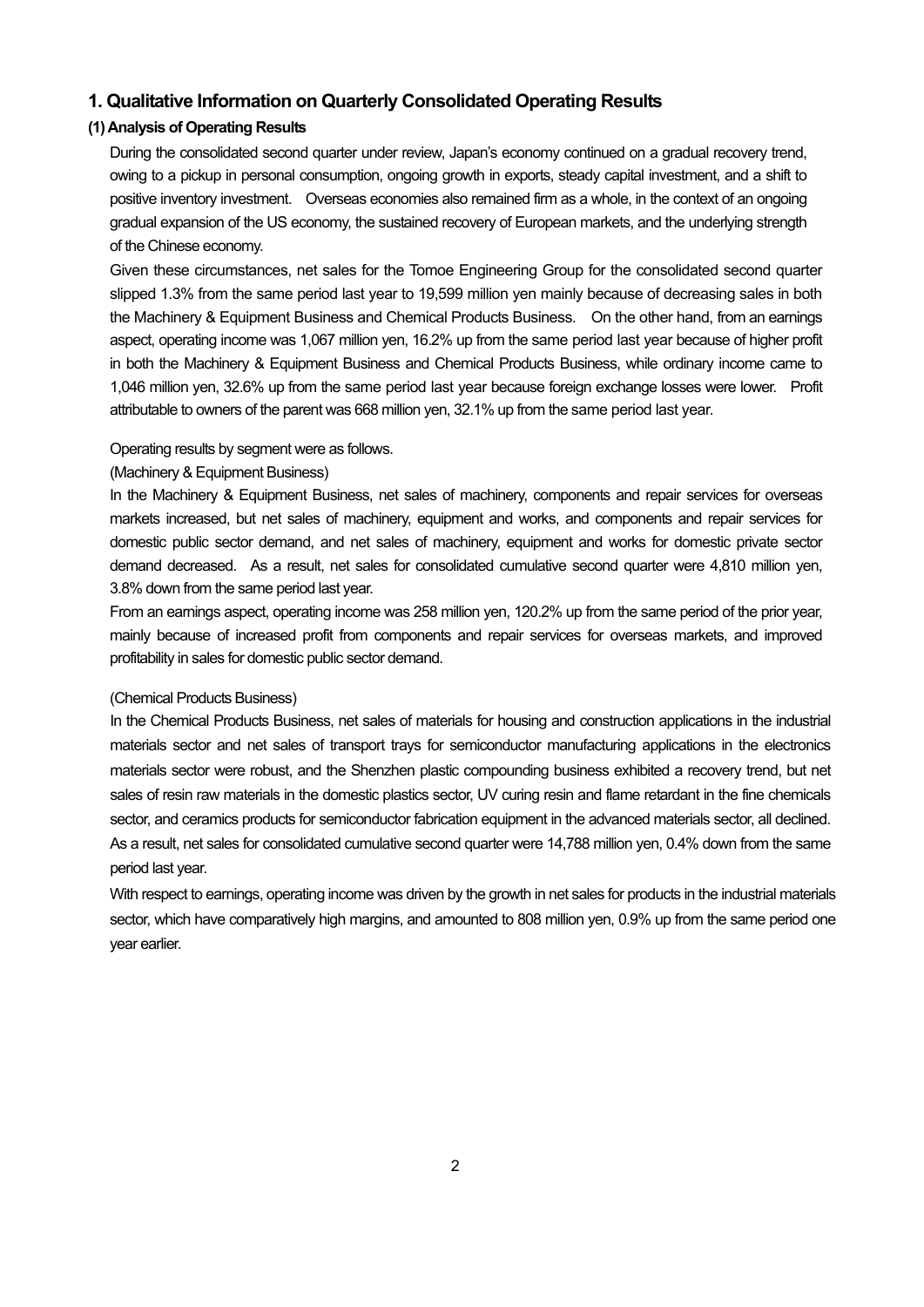#### **(2) Analysis of Financial Condition**

#### **[1] Assets, Liabilities, and Net Assets**

Total assets as of the end of the consolidated second quarter under review were 35,204 million yen, up 1.2% or 412 million yen from the end of the previous consolidated fiscal year. This mainly reflected a reduction of 716 million yen in notes and accounts receivable–trade, an increase of 506 million yen in merchandise and finished goods, an increase of 373 million yen in electronically recorded monetary claims, and an increase of 203 million yen in guarantee deposit.

Liabilities were 9,329 million yen, down 3.0% or 288 million yen from the end of the previous consolidated fiscal year, mainly because of an increase of 341 million yen in advances received, a decrease of 260 million yen in income tax payable, a decrease of 140 million yen in provision for Bonuses.

Net assets stood at 25,875 million yen, 701 million yen or 2.8% up from the end of the previous consolidated fiscal year. This mainly reflected an increase in retained earnings recorded under quarterly net income attributable to owners of the parent, and an increase in valuation difference on available-for-sale securities.

As a result of the above changes, the equity ratio at the end of the consolidated second quarter under review increased by 1.1 point compared with the end of the previous consolidated fiscal year to 73.5%.

#### **[2] Cash Flow Status**

Cash and cash equivalents as of the end of the consolidated second quarter under review decreased by 1,751 million yen to 6,304 million yen from the end of the previous consolidated fiscal year. The status of each consolidated cash flow and their factors during the second quarter are as follows:

(Net Cash Provided by (Used in) Operating Activities)

Net cash provided in operating activities was 430 million yen (decreased in cash flow provided by 1,150 million yen from the same consolidated quarter of the previous year). Income before income taxes was 1,046 million yen, and notes and accounts receivable-trade decreased by 260 million yen, and advances received increased by 327 million yen, inventory increased by 697 million yen, and payment of income taxes was 616 million yen.

(Net Cash Provided by (Used in) Investing Activities)

Net cash used in investing activities was 2,029 million yen (increase in cash flow used by 266 million yen from the same consolidated quarter of the previous year), mainly for the disbursements to time deposits of 1,700 million yen, and payment of guarantee deposits of 200 million yen.

(Net Cash Provided by (Used in) Financing Activities)

Net cash used in financing activities was 224 million yen (the same amount as the consolidated quarter of the previous year) for the payment of cash dividends of 224 million yen.

#### (3) Analysis of Future Forecast on Quarterly Consolidated Earnings Forecast

There are no revisions to the consolidated earnings forecast figures for the fiscal year ending October 31, 2017 that were announced in the "Notice on changes in earnings forecast" released on April 20, 2017.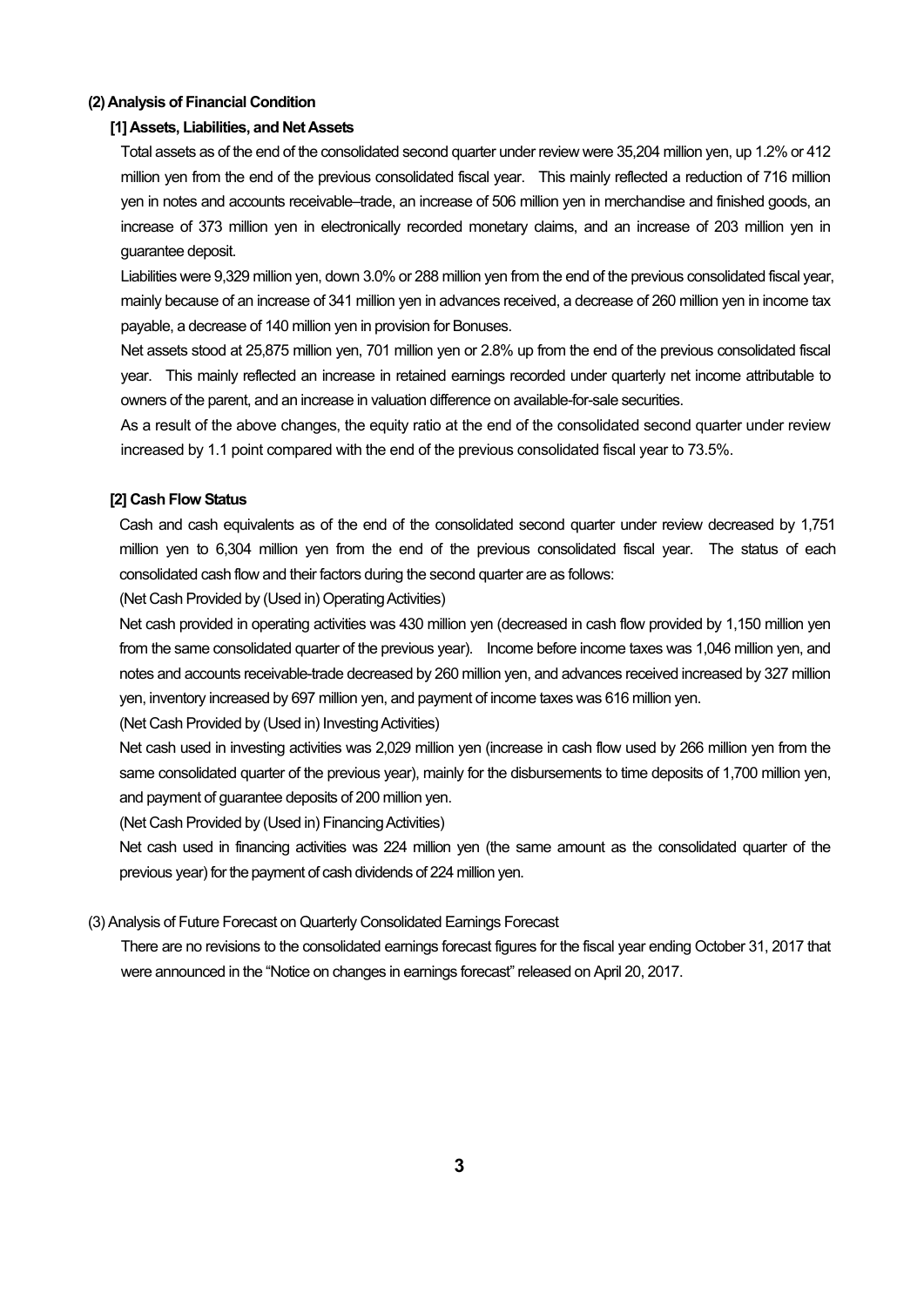## **2. Quarterly Consolidated Financial Statement and Notes**

**(1) Quarterly Consolidated Balance Sheets (Second Quarter)** 

|                                                |                             | (Thousands of Yen)           |
|------------------------------------------------|-----------------------------|------------------------------|
|                                                | <b>End of Previous Year</b> | <b>End of Second Quarter</b> |
| <b>Assets</b>                                  | (October. 31, 2016)         | (April 30, 2017)             |
| <b>Current Assets</b>                          |                             |                              |
| Cash and Deposits                              | 8,056,223                   | 8,004,877                    |
| Notes and Accounts Receivable-Trade            | 11,618,030                  | 10,901,813                   |
| <b>Electronically Recorded Monetary Claims</b> | 1,702,590                   | 2,075,690                    |
| Merchandise and Finished Goods                 | 2,746,735                   | 3,253,587                    |
| <b>Work in Process</b>                         | 1,166,982                   | 1,188,623                    |
| <b>Raw Materials and Supplies</b>              | 595,198                     | 758,298                      |
| <b>Deferred Tax Assets</b>                     | 500,420                     | 435,105                      |
| <b>Others</b>                                  | 282,133                     | 155,670                      |
| Allowance for Doubtful Accounts                | $-4,645$                    | $-4,703$                     |
| <b>Total Current Assets</b>                    | 26,663,670                  | 26,768,964                   |
| <b>Noncurrent Assets</b>                       |                             |                              |
| Property, Plant and Equipment                  |                             |                              |
| <b>Buildings and Structures</b>                | 4,316,576                   | 4,379,898                    |
| <b>Accumulated Depreciation</b>                | $-1,592,835$                | $-1,644,262$                 |
| <b>Buildings and Structures, Net</b>           | 2,723,740                   | 2,735,635                    |
| Machinery, Equipment and Vehicles              | 3,659,243                   | 3,747,875                    |
| <b>Accumulated Depreciation</b>                | $-3,215,574$                | $-3,273,127$                 |
| Machinery, Equipment and Vehicles, Net         | 443,669                     | 474,747                      |
| Land                                           | 1,931,071                   | 1,930,998                    |
| Construction in progress                       | 96,763                      |                              |
| Others                                         | 983,261                     | 1,039,533                    |
| <b>Accumulated Depreciation</b>                | $-919,694$                  | $-933,696$                   |
| Others, Net                                    | 63,567                      | 105,836                      |
| <b>Total Property, Plant and Equipment</b>     | 5,258,812                   | 5,247,218                    |
| Intangible Assets                              | 304,807                     | 242,490                      |
| <b>Investments and Other Assets</b>            |                             |                              |
| <b>Investment Securities</b>                   | 1,149,211                   | 1,320,113                    |
| <b>Guarantee Deposits</b>                      | 89,809                      | 292,852                      |
| <b>Net Defined Benefit Assets</b>              | 1,242,576                   | 1,253,070                    |
| <b>Others</b>                                  | 110,849                     | 107,780                      |
| Allowance for Doubtful Accounts                | $-27,664$                   | $-27,782$                    |
| <b>Total Investments and Other Assets</b>      | 2,564,783                   | 2,946,035                    |
| <b>Total Noncurrent Assets</b>                 | 8,128,402                   | 8,435,744                    |
| <b>Total Assets</b>                            | 34,792,072                  | 35,204,709                   |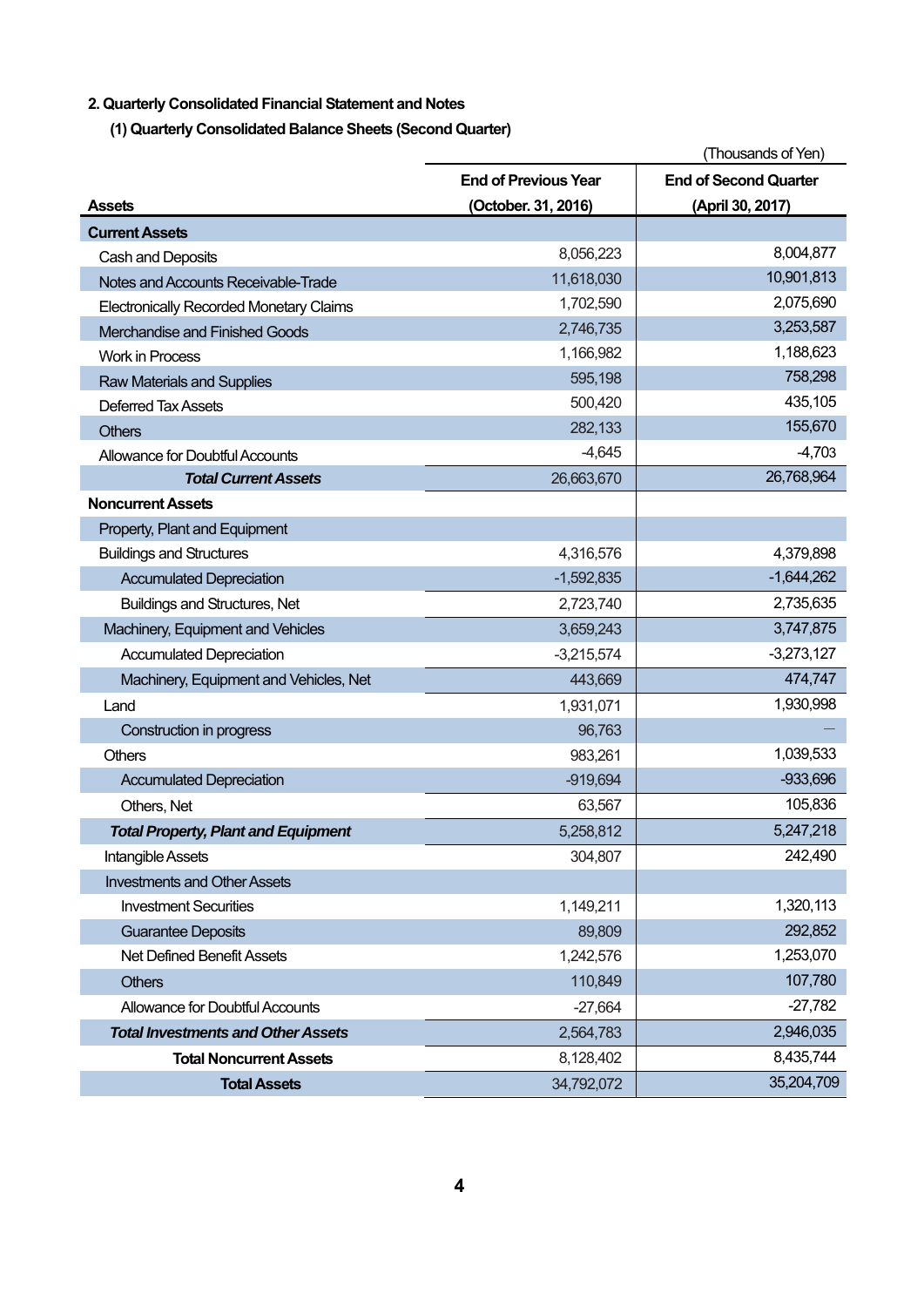|                                                                 | (Thousands of Yen)          |                              |  |
|-----------------------------------------------------------------|-----------------------------|------------------------------|--|
|                                                                 | <b>End of Previous Year</b> | <b>End of Second Quarter</b> |  |
| <b>Liabilities and Net Assets</b>                               | (October. 31, 2016)         | (April 30, 2017)             |  |
| <b>Liabilities</b>                                              |                             |                              |  |
| <b>Current Liabilities</b>                                      |                             |                              |  |
| Notes and Accounts Payable-Trade                                | 3,667,658                   | 3,649,698                    |  |
| <b>Electronically Recorded Monetary Debt</b>                    | 1,891,465                   | 1,826,118                    |  |
| <b>Accounts Payable-Others</b>                                  | 558,442                     | 516,518                      |  |
| Income Taxes Payable                                            | 632,403                     | 371,780                      |  |
| <b>Advances Received</b>                                        | 333,999                     | 675,276                      |  |
| <b>Provision for Bonuses</b>                                    | 802,914                     | 662,597                      |  |
| <b>Provision for Directors' Bonuses</b>                         | 50,352                      | 28,848                       |  |
| Allowance for Product Warranty                                  | 107,349                     | 122,356                      |  |
| <b>Others</b>                                                   | 424,583                     | 284,866                      |  |
| <b>Total Current Liabilities</b>                                | 8,469,170                   | 8,138,060                    |  |
| <b>Noncurrent Liabilities</b>                                   |                             |                              |  |
| <b>Provision for Directors' Retirement Benefits</b>             | 5,460                       | 5,460                        |  |
| <b>Net Defined Benefit Liabilities</b>                          | 56,135                      | 54,760                       |  |
| <b>Deferred Tax Liabilities</b>                                 | 1,087,402                   | 1,131,397                    |  |
| <b>Total Noncurrent Liabilities</b>                             | 1,148,998                   | 1,191,617                    |  |
| <b>Total Liabilities</b>                                        | 9,618,169                   | 9,329,678                    |  |
| <b>Net Assets</b>                                               |                             |                              |  |
| <b>Shareholders' Equity</b>                                     |                             |                              |  |
| <b>Capital Stock</b>                                            | 1,061,210                   | 1,061,210                    |  |
| <b>Capital Surplus</b>                                          | 1,483,410                   | 1,483,410                    |  |
| <b>Retained Earnings</b>                                        | 22,833,826                  | 23,279,344                   |  |
| <b>Treasury Stock</b>                                           | $-363,591$                  | $-363,876$                   |  |
| <b>Total Shareholders' Equity</b>                               | 25,014,855                  | 25,460,088                   |  |
| <b>Accumulated Other Comprehensive Income</b>                   |                             |                              |  |
| Valuation Difference on Available-for-Sale<br><b>Securities</b> | 299,418                     | 414,915                      |  |
| Deferred Gains or Losses on Hedges                              | $-17,813$                   | 683                          |  |
| Foreign Currency Translation Adjustment                         | 90,213                      | 168,693                      |  |
| <b>Total Adjustment on Net Defined Benefit</b>                  | $-212,770$                  | $-169,349$                   |  |
| <b>Total Accumulated Other Comprehensive Income</b>             | 159,048                     | 414,942                      |  |
| <b>Total Net Assets</b>                                         | 25,173,903                  | 25,875,031                   |  |
| <b>Total Liabilities and Net Assets</b>                         | 34,792,072                  | 35,204,709                   |  |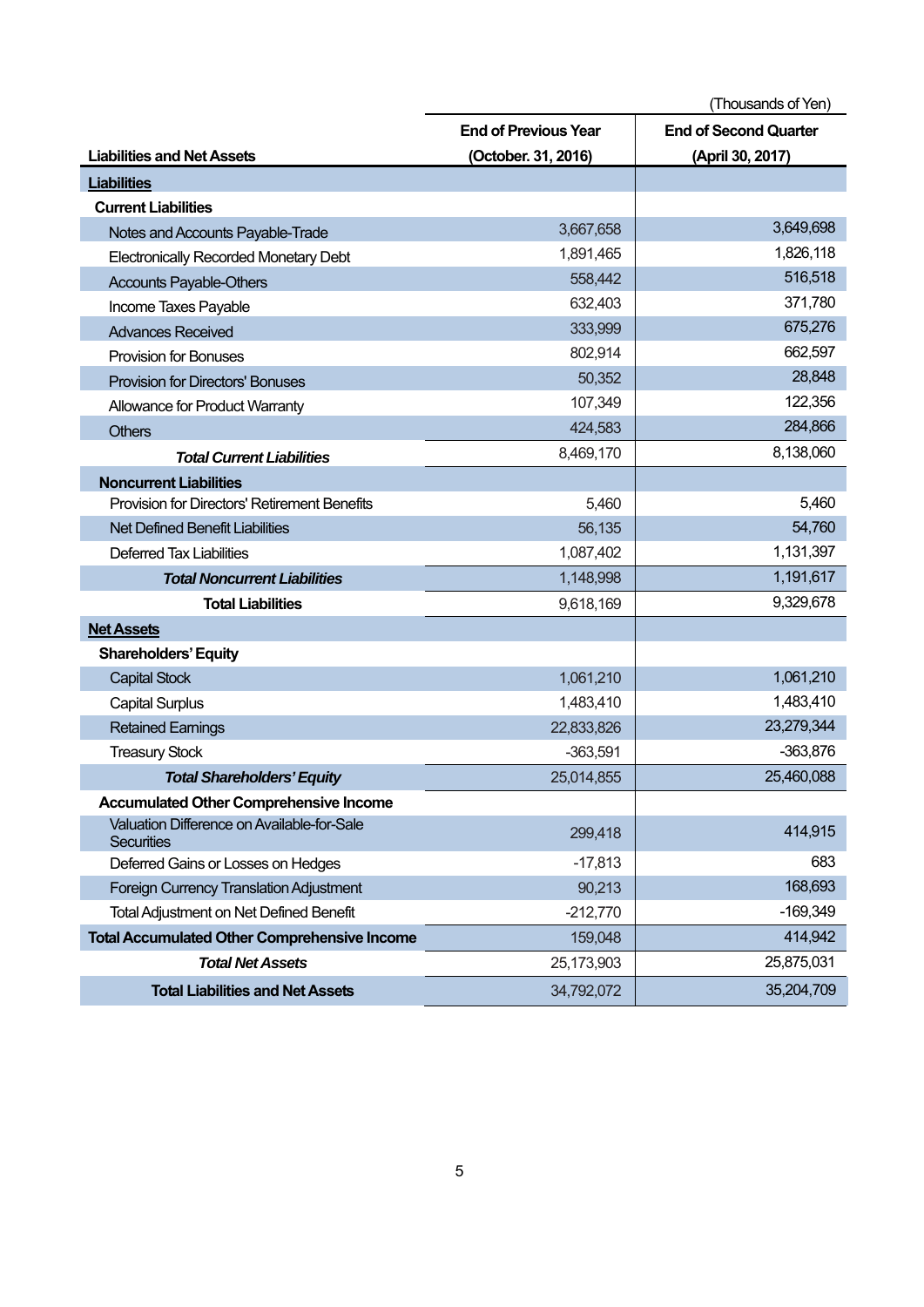**(2) Quarterly Consolidated Statements of Income & Quarterly Consolidated Statements of Comprehensive Income** 

**Quarterly Consolidated Statements of Income (Second Quarter)** 

|                                                   |                             | (Thousands of Yen)          |
|---------------------------------------------------|-----------------------------|-----------------------------|
|                                                   | <b>Second Quarter Ended</b> | <b>Second Quarter Ended</b> |
|                                                   | April 30, 2016              | April 30, 2017              |
| <b>Net Sales</b>                                  | 19,847,846                  | 19,599,063                  |
| <b>Cost of Sales</b>                              | 15,863,415                  | 15,286,201                  |
| <b>Gross Profit</b>                               | 3,984,431                   | 4,312,862                   |
| Selling, General and Administrative Expenses      | 3,065,857                   | 3,245,634                   |
| <b>Operating Income</b>                           | 918,573                     | 1,067,227                   |
| <b>Non-Operating Income</b>                       |                             |                             |
| Interest Income                                   | 3,263                       | 712                         |
| Dividends Income                                  | 10,166                      | 8,875                       |
| <b>Rent Income</b>                                | 3,415                       | 3,415                       |
| <b>Others</b>                                     | 11,991                      | 7,369                       |
| <b>Total Non-Operating Income</b>                 | 28,837                      | 20,373                      |
| <b>Non-Operating Expenses</b>                     |                             |                             |
| <b>Interest Expenses</b>                          | 63                          | 9,033                       |
| <b>Commission Paid</b>                            | 7,995                       | 7,487                       |
| <b>Sales Discount</b>                             | 2,830                       | 2,967                       |
| Foreign Exchange Losses                           | 144,664                     | 16,358                      |
| <b>Others</b>                                     | 2,536                       | 4,808                       |
| <b>Total Non-Operating Expenses</b>               | 158,090                     | 40,655                      |
| <b>Ordinary Income</b>                            | 789,321                     | 1,046,945                   |
| Income before Income Taxes and Minority Interests | 789,321                     | 1,046,945                   |
| <b>Income Taxes-Current</b>                       | 362,699                     | 341,679                     |
| Income Taxes-Deferred                             | $-79,188$                   | 36,901                      |
| <b>Total Income Taxes</b>                         | 283,511                     | 378,581                     |
| Net Income or Net Loss (-)                        | 505,809                     | 668,363                     |
| <b>Net Income or Net Loss (-)</b>                 | 505,809                     | 668,363                     |
| <b>Attributable to Owners of the Parent</b>       |                             |                             |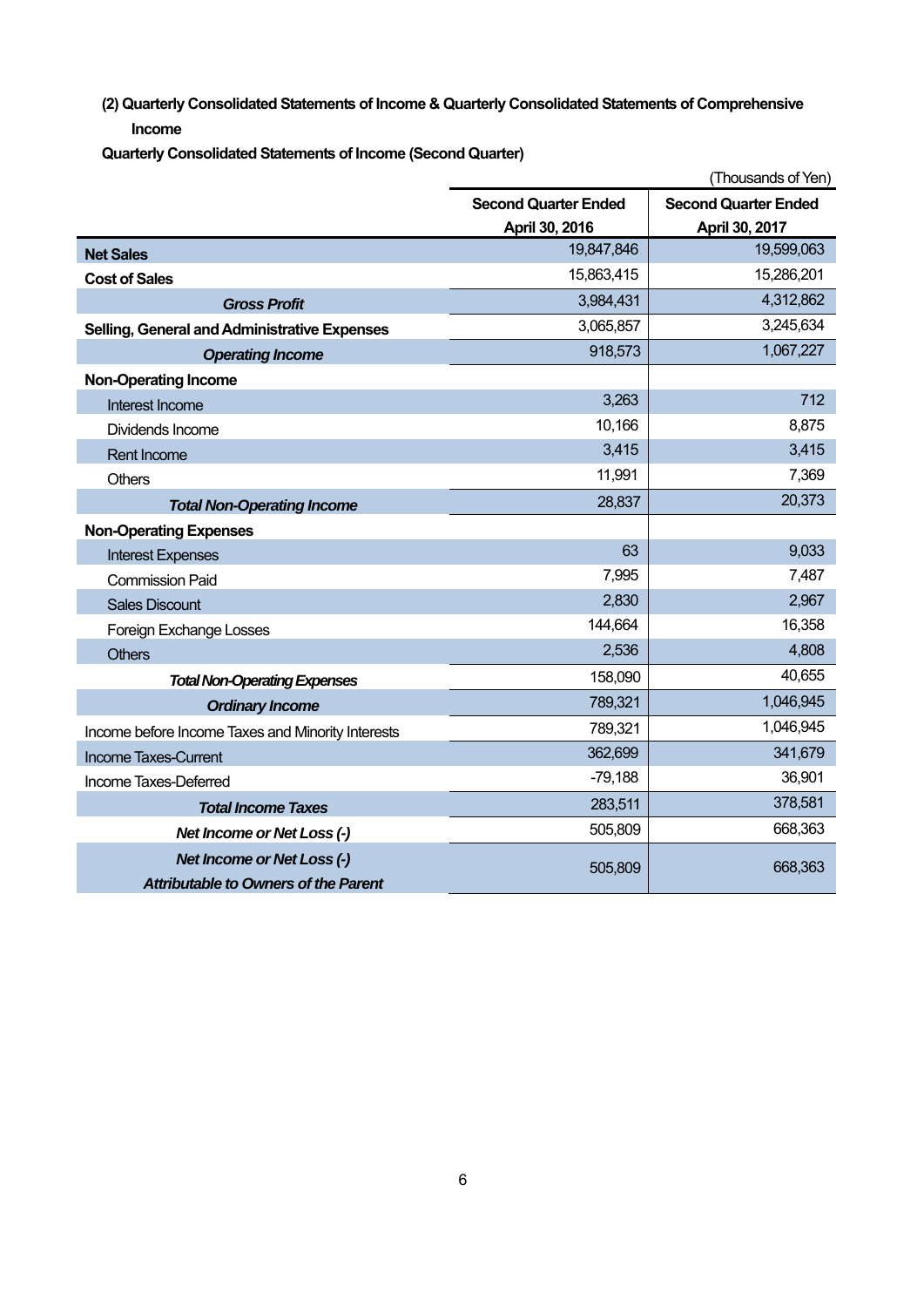## **Quarterly Consolidated Statements of Comprehensive Income (Second Quarter)**

|                                                              |                             | (Thousands of Yen)          |
|--------------------------------------------------------------|-----------------------------|-----------------------------|
|                                                              | <b>Second Quarter Ended</b> | <b>Second Quarter Ended</b> |
|                                                              | April 30, 2016              | April 30, 2017              |
| Net Income                                                   | 505,809                     | 668,363                     |
| Other Comprehensive Income                                   |                             |                             |
| Valuation Difference on Available-for-sale Securities        | $-120,053$                  | 115,496                     |
| Deferred Gains or Losses (-) on Hedges                       | $-11,915$                   | 18,496                      |
| <b>Foreign Currency Translation Adjustment</b>               | $-126,119$                  | 78,480                      |
| Net Defined Benefit                                          | 20,062                      | 43,420                      |
| <b>Total Other Comprehensive Income</b>                      | $-238,026$                  | 255,894                     |
| <b>Comprehensive Income</b>                                  | 267,783                     | 924,258                     |
| (Breakdown)                                                  |                             |                             |
| Comprehensive Income Attributable to Owners of the<br>Parent | 267,783                     | 924.258                     |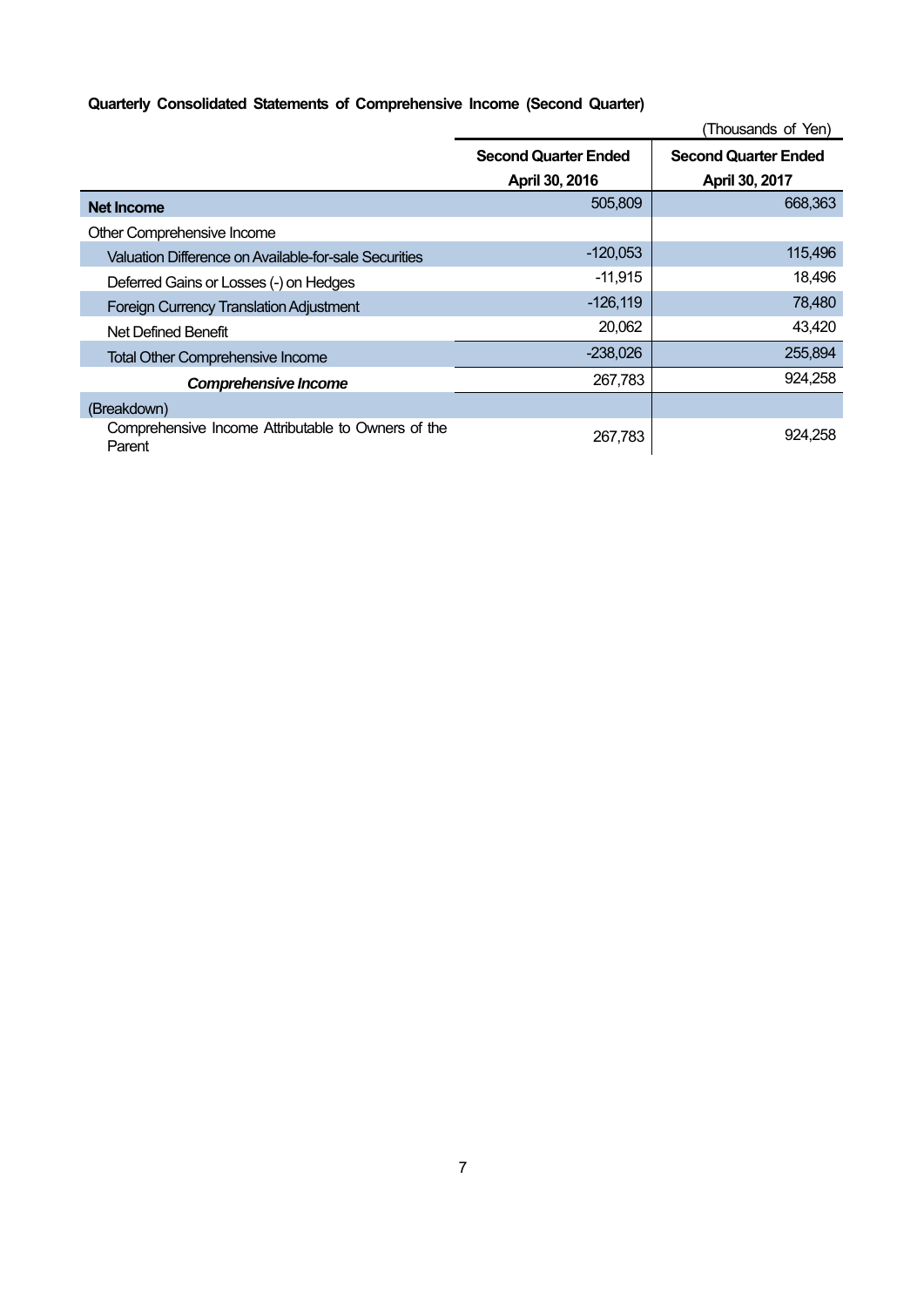## (3) **Quarterly** Co**nsolidated Statements of Cash Flows**

|                                                         | (Thousands of Yen)                                         |                |  |
|---------------------------------------------------------|------------------------------------------------------------|----------------|--|
|                                                         | <b>Second Quarter Ended</b><br><b>Second Quarter Ended</b> |                |  |
|                                                         | April 30, 2016                                             | April 30, 2017 |  |
| Net Cash Provided by (Used in) Operating Activities     |                                                            |                |  |
| Income before Income Taxes                              | 789,321                                                    | 1,046,945      |  |
| Depreciation and Amortization                           | 199,744                                                    | 210,754        |  |
| Increase (Decrease) in Provision for Bonuses            | (118, 697)                                                 | (142, 729)     |  |
| Increase (Decrease) in Provision for Directors' Bonuses | (24, 704)                                                  | (21,504)       |  |
| Increase (Decrease) in Allowance for Product Warranty   | (3,337)                                                    | 15,006         |  |
| Increase (Decrease) in Net Defined Benefit Liability    | 4,227                                                      | (1,867)        |  |
| Decrease (Increase) in Net Defined Benefit Asset        | (20, 492)                                                  | (10, 493)      |  |
| Increase (Decrease) in Allowance for Doubtful Accounts  | 3,654                                                      | 176            |  |
| Interests and Dividends Income                          | (13, 430)                                                  | (9,587)        |  |
| <b>Interest Expenses</b>                                | 63                                                         | 9,033          |  |
| Foreign Exchange Losses (Gains)                         | 157,468                                                    | 26,749         |  |
| Decrease (Increase) in Notes and Accounts               | 398,929                                                    | 260,966        |  |
| Receivable-Trade                                        |                                                            |                |  |
| Decrease (Increase) in Inventories                      | (66, 849)                                                  | (697, 651)     |  |
| Increase (Decrease) in Notes and Accounts Payable-Trade | 67,652                                                     | (34,260)       |  |
| Increase (Decrease) in Accounts Payable-Others          | (40, 370)                                                  | (32,506)       |  |
| Increase (Decrease) in Advances Received                | 329,270                                                    | 327,596        |  |
| Others, Net                                             | 90,585                                                     | 99,772         |  |
| Sub Total                                               | 1,753,037                                                  | 1,046,400      |  |
| Interests and Dividends Income Received                 | 12,772                                                     | 9,486          |  |
| <b>Interest Expenses Paid</b>                           | (71)                                                       | (9,040)        |  |
| Income Taxes Returned (Paid)                            | (185,050)                                                  | (616, 439)     |  |
| Net Cash Provided by (Used in) Operating Activities     | 1,580,688                                                  | 430,406        |  |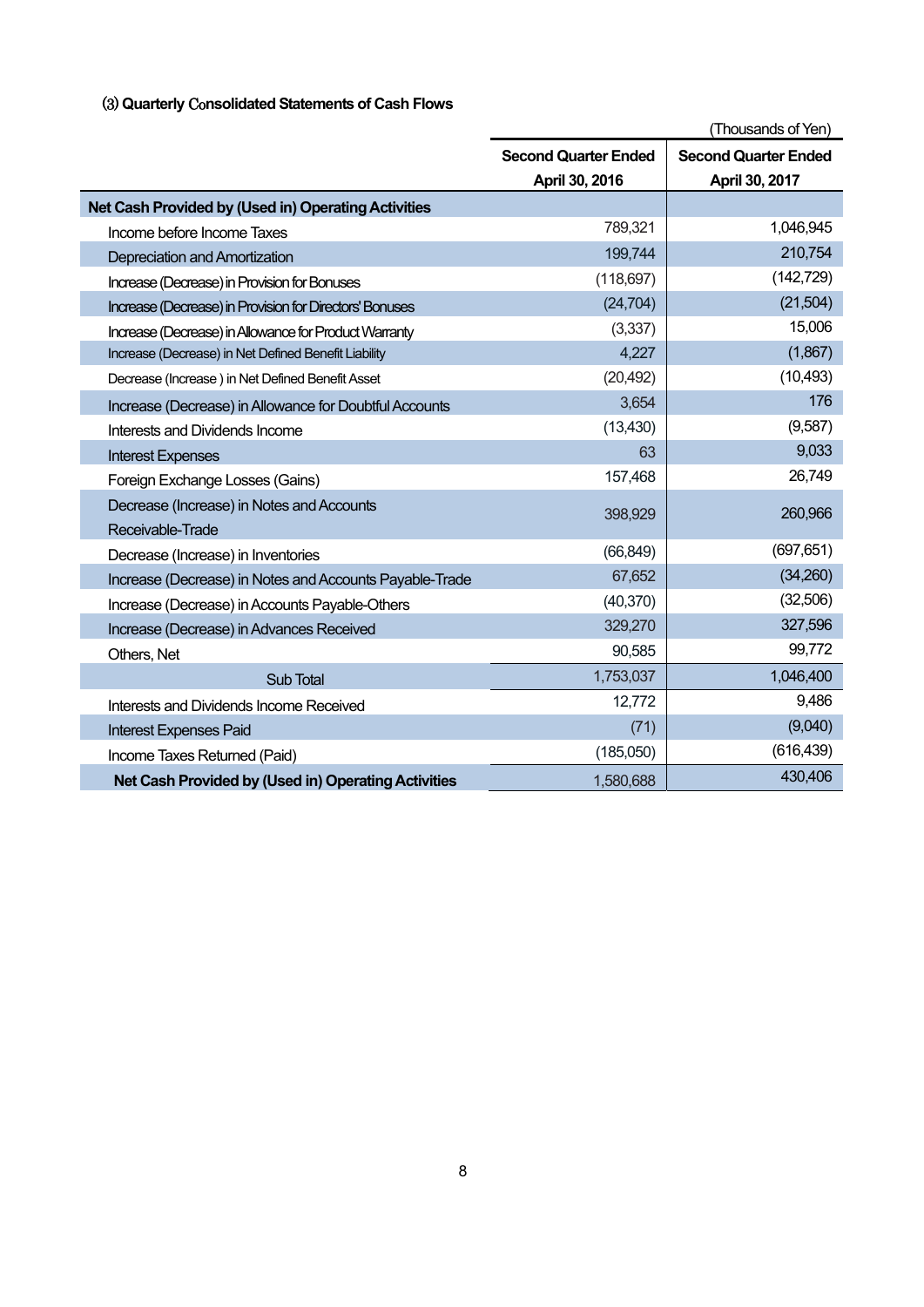|                                                                | (Thousands of Yen)          |                             |  |
|----------------------------------------------------------------|-----------------------------|-----------------------------|--|
|                                                                | <b>Second Quarter Ended</b> | <b>Second Quarter Ended</b> |  |
|                                                                | April 30, 2016              | April 30, 2017              |  |
| Net Cash Provided by (Used in) Investment Activities           |                             |                             |  |
| <b>Disbursement to Time Deposits</b>                           | (1,700,000)                 | (1,700,000)                 |  |
| Purchase of Property, Plant and Equipment                      | (23,758)                    | (119, 629)                  |  |
| Proceeds from Sales of Property, Plant and Equipment           |                             | 900                         |  |
| Purchase of Intangible Fixed Assets                            | (20, 597)                   |                             |  |
| <b>Purchase of Investment Securities</b>                       | (8,569)                     | (8,745)                     |  |
| Payments of Loans Receivable                                   | (510)                       | (660)                       |  |
| <b>Collection of Loans Receivable</b>                          | 2,567                       | 750                         |  |
| Guarantee Deposits (Increase)                                  | (11, 894)                   | (200, 524)                  |  |
| Others, Net                                                    | (323)                       | (1,754)                     |  |
| Net Cash Provided by (Used in) Investment Activities           | 1,763,086                   | (2,029,663)                 |  |
| Net Cash Provided by (Used in) Financing Activities            |                             |                             |  |
| <b>Purchase of Treasury Stock</b>                              |                             | (285)                       |  |
| Cash Dividends Paid                                            | (224, 516)                  | (224, 516)                  |  |
| Net Cash Provided by (Used in) Financing Activities            | (224, 516)                  | (224, 802)                  |  |
| <b>Cash and Cash Equivalents</b>                               |                             |                             |  |
| Effect of Exchange Rate Change on Cash and Cash<br>Equivalents | (124, 078)                  | 72,714                      |  |
| Net Increase (Decrease) in Cash and Cash Equivalents           | (530, 993)                  | (1,751,345)                 |  |
| Cash and Cash Equivalents at Beginning of Period               | 5,295,280                   | 8,056,223                   |  |
| Cash and Cash Equivalents at End of This Quarter               | 4,764,286                   | 6,304,877                   |  |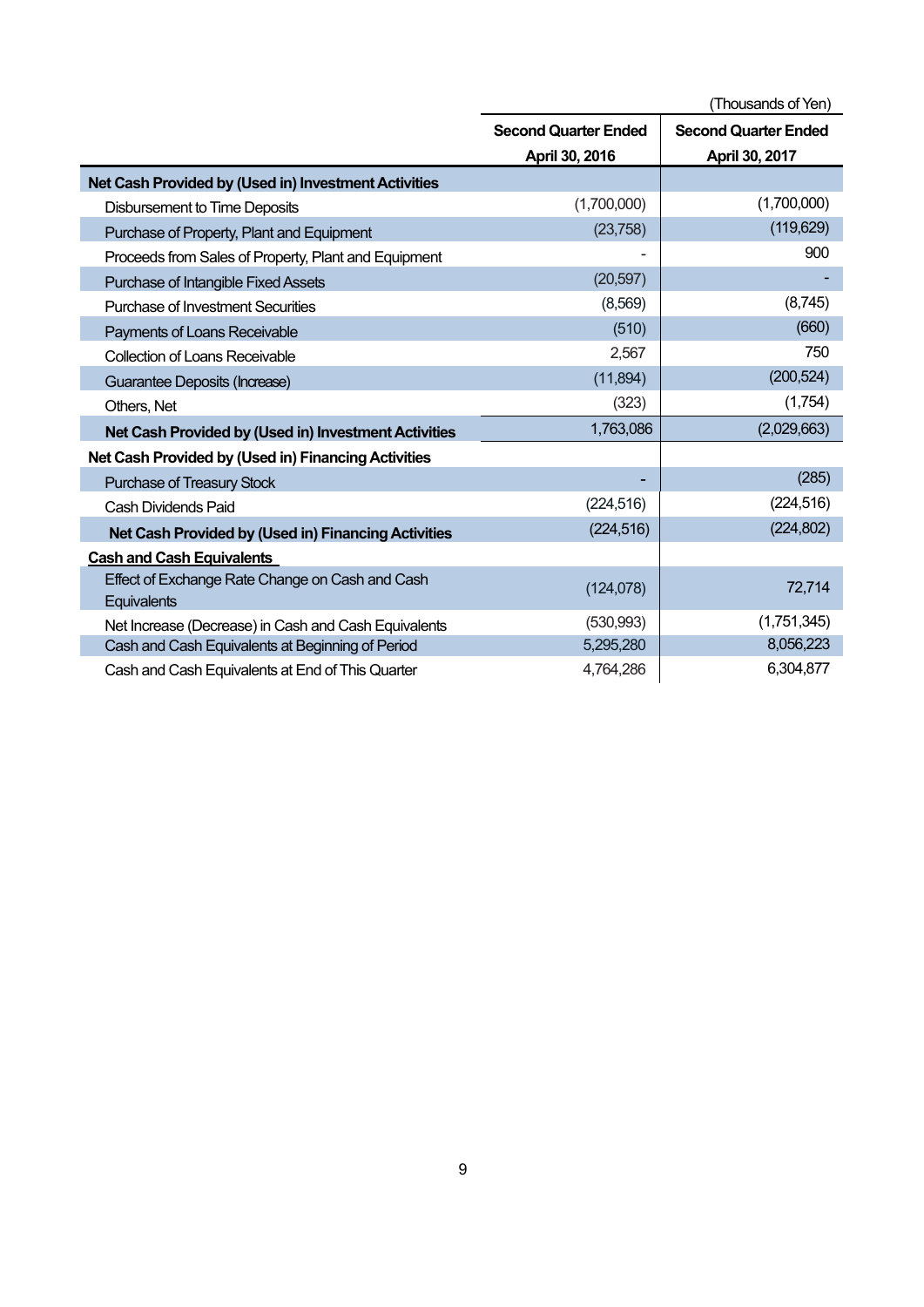#### **(4) Notes on Quarterly Consolidated Financial Statements**

(Note for premise of going concern)

There are no pertinent matters to report.

(Notes for significant changes in shareholder's equity) There are no pertinent matters to report.

(Changes in accounting principles)

Beginning from the first quarter consolidated accounting period, the Company has applied the *Implementation Guidance on Recoverability of Deferred Tax Assets* (Accounting Standards Board of Japan Financial Accounting Standards Implementation Guidance No. 26; referred to below as the *Recoverability Implementation Guidance*), and has partially revised the method of accounting treatment concerning the recoverability of deferred tax assets.

In applying the *Recoverability Implementation Guidance*, the Company has added the difference between the amount of deferred tax assets and deferred tax liabilities when it applied the provisions corresponding to paragraph 49 (3)  $\odot$ through ③ of the *Recoverability Implementation Guidance* at the beginning of the first quarter consolidated accounting period, and the amount of deferred tax assets and deferred tax liabilities at the end of the prior consolidated fiscal year, to retained earnings at the beginning of the first quarter consolidated accounting period, in accordance with the transitional treatment provided in paragraph (4) 49 of the *Recoverability Implementation Guidance*.

The effect of this change on the reported amount at the beginning of the first quarter consolidated accounting period is not material.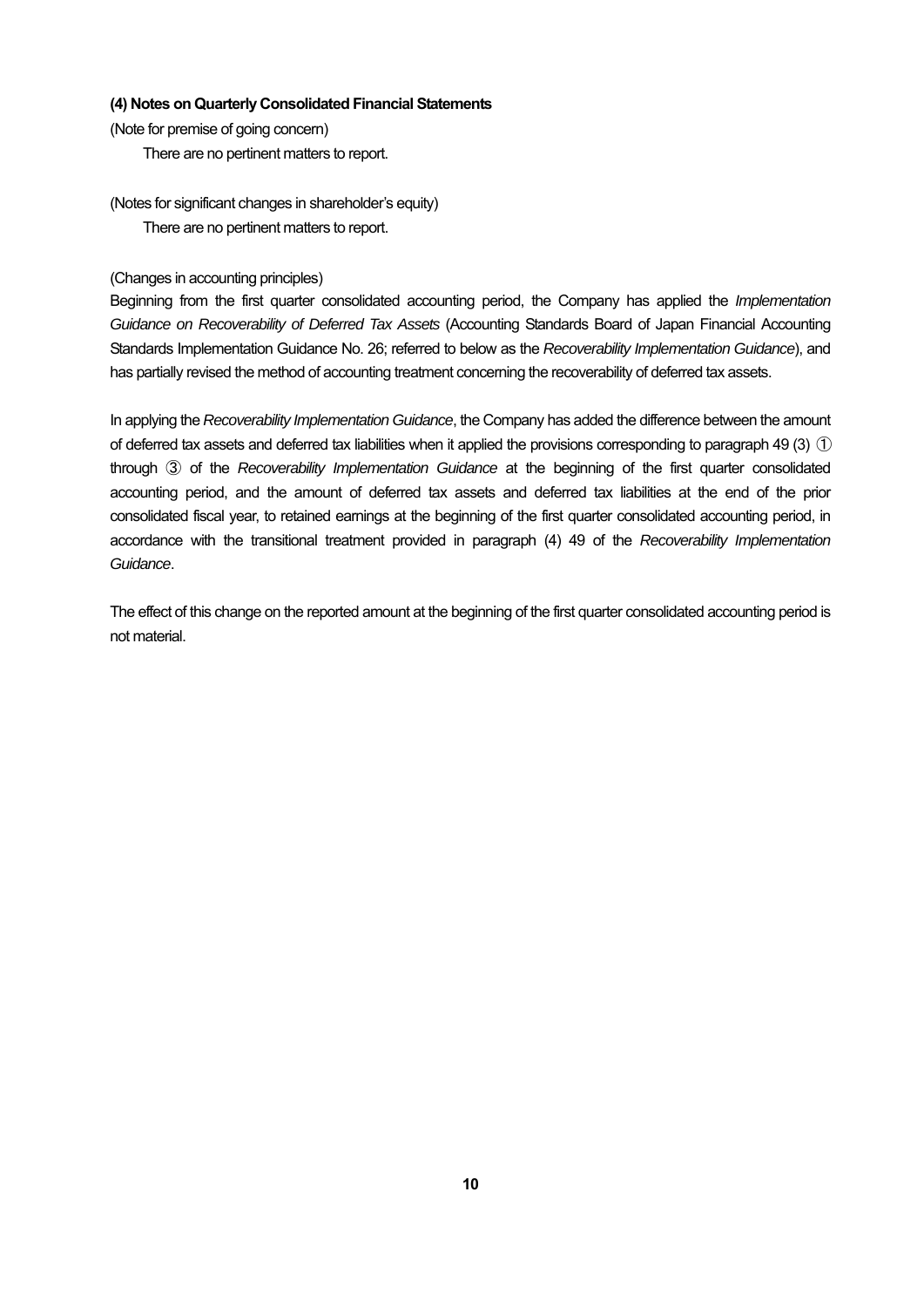(Segment Information, etc.)

#### **Second Quarter Ended April 30, 2016**

Information Pertaining to the Amount of Net Sales or Net Loss of Each Reporting Segment

| (Thousands of Yen)        |                       |                          |            |                    |
|---------------------------|-----------------------|--------------------------|------------|--------------------|
|                           | Reported Segment      |                          |            |                    |
|                           | Machinery & Equipment | <b>Chemical Products</b> |            |                    |
|                           | <b>Business</b>       | <b>Business</b>          | Total      | <b>Grand Total</b> |
| <b>Net Sales</b>          |                       |                          |            |                    |
| Net Sales to Unaffiliated |                       |                          |            |                    |
| <b>Customers</b>          | 5,002,381             | 14,845,465               | 19,847,846 | 19,847,846         |
| Internal Net Sales among  |                       |                          |            |                    |
| Segments or Amount        | -                     | -                        |            |                    |
| <b>Transferred</b>        |                       |                          |            |                    |
| Total                     | 5,002,381             | 14,845,465               | 19,847,846 | 19,847,846         |
| Segment Profit            | 117,492               | 801,081                  | 918,573    | 918,573            |

(Note) The total amount of segment profit is identical to the operating income reported on the Quarterly Consolidated Statements of Income.

#### **Second Quarter Ended April 30, 2017**

Information Pertaining to the Amount of Net Sales or Net Loss of Each Reporting Segment

 (Thousands of Yen) Reported Segment Grand Total Machinery & Equipment **Business** Chemical Products Business Total Net Sales Net Sales to Unaffiliated **Customers** Internal Net Sales among Segments or Amount **Transferred** 4,810,117 - 14,788,946 - 19,599,063 - 19,599,063 - Total 4,810,117 | <sub>14,788,946</sub> | 19,599,063 | <sub>19,599,063</sub> Segment Profit 1,067,227

(Note) The total amount of segment profit is identical to the operating income reported on the Quarterly Consolidated Statements of Income.